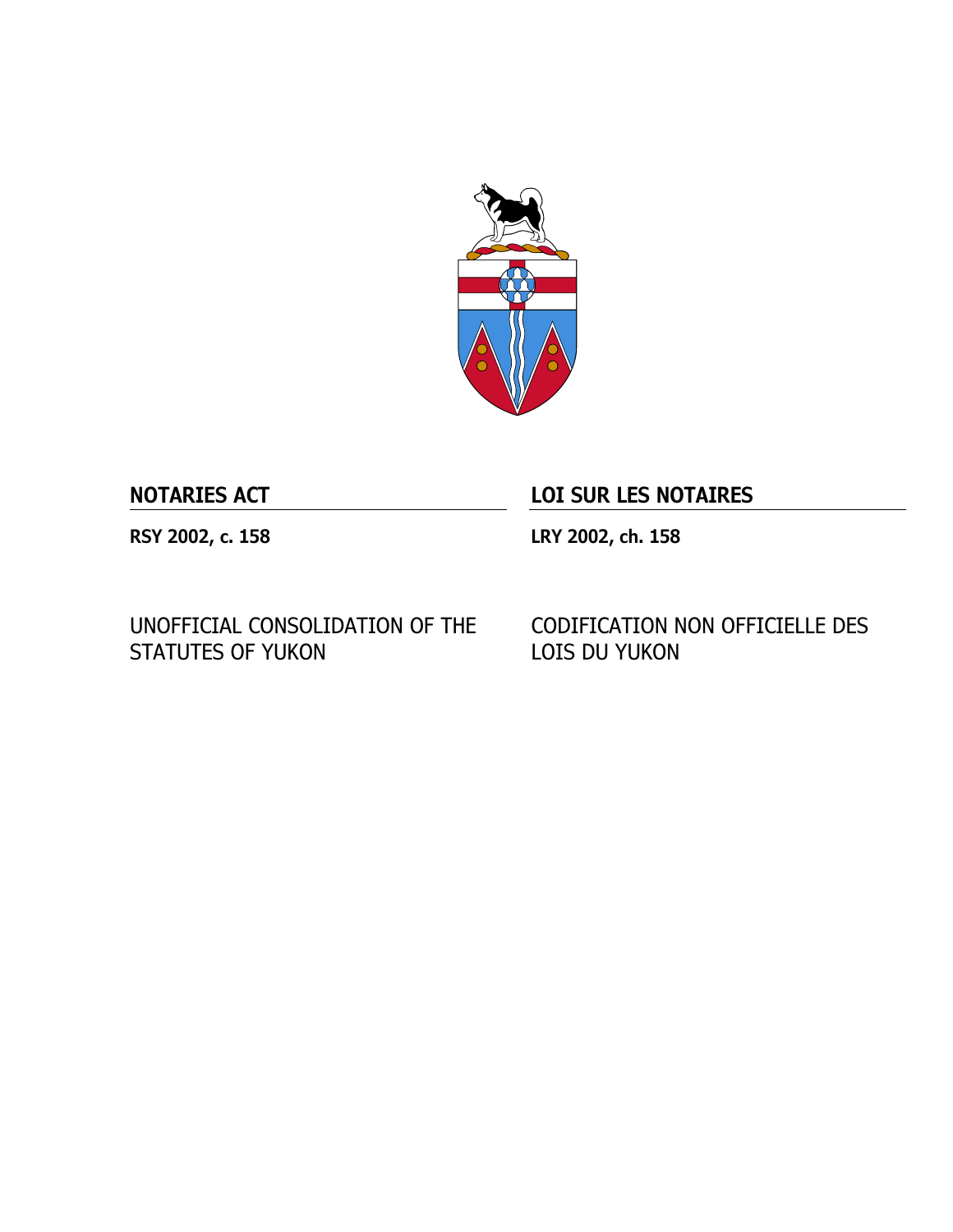RSY 2002, c. 158; amended by SY 2010, c.4; SY 2013, c.15; SY 2017,c.12; SY 2022, c.5

**Please Note:** This document, prepared by the Yukon Legislative Counsel Office, is an unofficial consolidation of this Act and includes any amendments to the Act that are in force and is current to: [currency date.](https://laws.yukon.ca/cms/currency-date.html)

For information concerning the date of assent or coming into force of the Act or any amendments, please see the [Table of Public Statutes](https://laws.yukon.ca/cms/table-of-public-statutes.html) and the [Annual Acts](https://laws.yukon.ca/cms/acts-by-year.html) on the [laws.yukon.ca](https://laws.yukon.ca/) web site. Links to amending legislation, where appropriate, are provided at the end of each section in this document.

If you find any errors or omissions in this consolidation, please contact:

**Legislative Counsel Office Tel:** (867) 667-8405 **Email:** [lco@gov.yk.ca](mailto:lco@gov.yk.ca)

# **NOTARIES ACT LOI SUR LES NOTAIRES**

LRY 2002, ch. 158; modifiée par LY 2010, ch. 4; LY 2013, ch.15; LY 2017, c.12; LY 2022, ch.5

**Veuillez noter:** ce document préparé par le Bureau des conseillers législatifs du Yukon est une codification administrative de la présente loi, laquelle comporte les modifications à celle-ci qui sont en vigueur au : [date en](https://laws.yukon.ca/cms/currency-date.html)  [vigueur.](https://laws.yukon.ca/cms/currency-date.html)

Pour l'information concernant la date de sanction ou la date d'entrée en vigueur de la loi, ou de ses modifications, veuillez consulter le [tableau des lois](https://laws.yukon.ca/cms/table-of-public-statutes.html)  [d'intérêt public](https://laws.yukon.ca/cms/table-of-public-statutes.html) et des [lois annuelles](https://laws.yukon.ca/cms/acts-by-year.html) sur le site web [laws.yukon.ca.](https://laws.yukon.ca/) Des liens vers les lois modificatives, le cas échéant, sont fournis à la fin de chaque article du présent document.

Si vous trouvez des erreurs ou des oublis dans cette codification, veuillez communiquer avec:

### **le Bureau des conseillers législatifs**

**Tél:** (867) 667-8405 **courriel:** [lco@gov.yk.ca](mailto:lco@gov.yk.ca)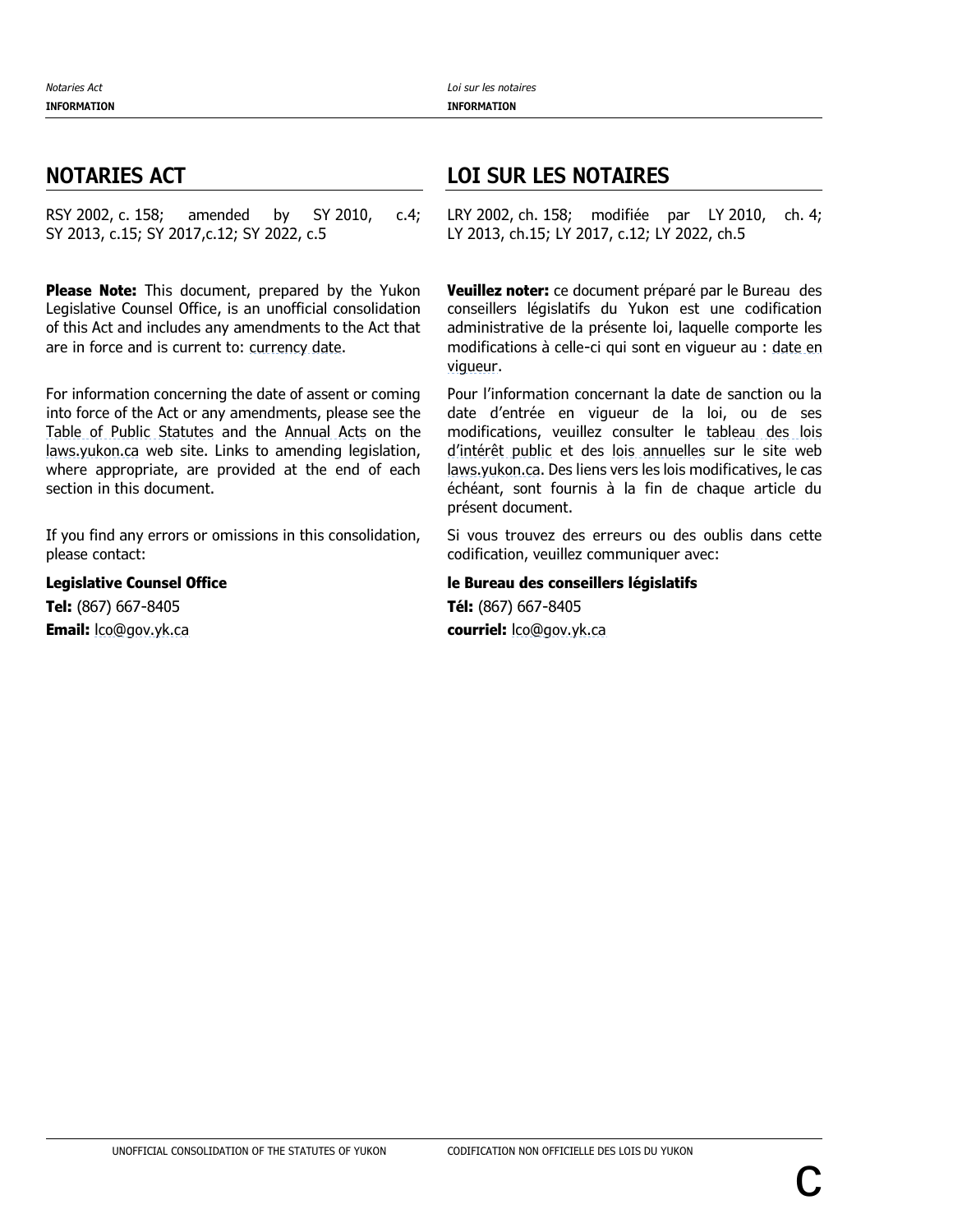

### **TABLE OF CONTENTS**

| Section |                                                 | Page |
|---------|-------------------------------------------------|------|
| 1       |                                                 |      |
| 2       |                                                 |      |
| 3       |                                                 |      |
| 4       | Power of registrar to provide for               |      |
|         |                                                 |      |
| 5       |                                                 |      |
| 6       |                                                 |      |
| 7       |                                                 |      |
| 8       |                                                 |      |
| 9       |                                                 |      |
| 10      |                                                 |      |
| 11      | Right to use title and exercise power of notary |      |
|         |                                                 |      |
| 11.1    | Duty to print or stamp name 4                   |      |
| 12      |                                                 |      |
| 13      |                                                 |      |
| 14      |                                                 |      |
| 15      |                                                 |      |
| 16      |                                                 |      |
| 17      | Commissioners for oaths in the Yukon  6         |      |
| 18      |                                                 |      |

# **NOTARIES ACT LOI SUR LES NOTAIRES**

### **TABLE DES MATIÈRES**

| Article |                                                 | Page |
|---------|-------------------------------------------------|------|
| 1       |                                                 |      |
| 2       |                                                 |      |
| 3       | Ordonnance et inscription1                      |      |
| 4       | Pouvoir du registraire de pourvoir aux          |      |
|         |                                                 |      |
| 5       |                                                 |      |
| 6       |                                                 |      |
| 7       |                                                 |      |
| 8       |                                                 |      |
| 9       |                                                 |      |
| 10      | Application des articles précédents 3           |      |
| 11      | Utilisation du titre de notaire et exercice des |      |
|         |                                                 |      |
| 11.1    | Obligation d'inscrire ou d'estampiller le nom4  |      |
| 12      |                                                 |      |
| 13      |                                                 |      |
| 14      |                                                 |      |
| 15      |                                                 |      |
| 16      | Pouvoirs des fonctionnaires notaires6           |      |
| 17      | Commissaires aux serments au Yukon 6            |      |
| 18      |                                                 |      |
|         |                                                 |      |

c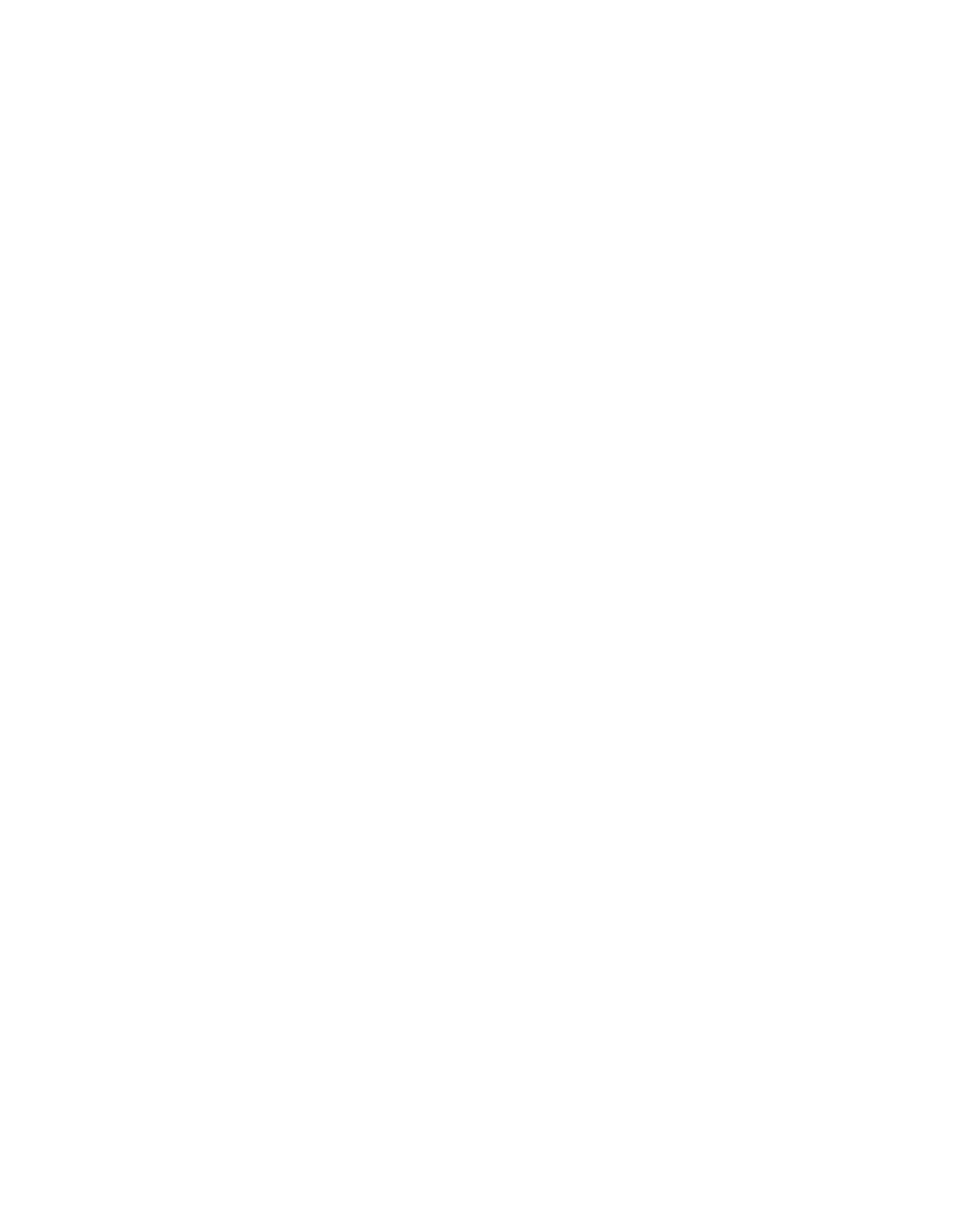Section 1 Article 1 Article 1 Article 1 Article 1 Article 1

*Notaries Act Loi sur les notaires*



<span id="page-4-1"></span>**2 Application f or enrolment (Demande d'inscription)**

<span id="page-4-2"></span>**3 Order for and enrolment (Ordonnanc e et inscript ion)**

(1) The Minister of Justice shall appoint from among the members of the public service a registrar of notaries who may designate one or more persons on the staff of the registrar's office to act on the registrar's behalf.

(2) The registrar shall prepare and keep in the registrar's office a roll called the roll of notaries public.

### **2 Application for enrolment 2 Demande d'inscription**

(1) Every person who seeks enrolment as a notary public shall make application in the prescribed form to the registrar and shall pay the prescribed fee.

(2) No application shall be accepted unless the applicant is a citizen of Canada or a person who has the status of a permanent resident of Canada.

The registrar, if satisfied that the applicant is of good character, and that there is need for a notary public in the place where the applicant desires to practise, shall order that the applicant be examined in the duties of a notary public and that, if found qualified after that examination, the applicant be enrolled as a notary public.

# **NOTARIES ACT LOI SUR LES NOTAIRES**

### <span id="page-4-0"></span>**1 Registrar of notaries 1 Registraire des notaires**

<span id="page-4-3"></span>(1) Le ministre de la Justice nomme parmi les membres de la fonction publique un registraire des notaires qui peut autoriser parmi les employés de son bureau une personne ou plus à agir pour lui.

(2) Est établi et tenu au bureau du registraire le tableau des notaires.

*[S.Y. [2002,](https://laws.yukon.ca/cms/images/LEGISLATION/AMENDING/2002/2002-0158/2002-0158.pdf) c. 158, s. 1] [L.Y. [2002,](https://laws.yukon.ca/cms/images/LEGISLATION/AMENDING/2002/2002-0158/2002-0158.pdf) ch. 158, art. 1]*

<span id="page-4-4"></span>(1) Quiconque veut se faire inscrire comme notaire présente sa demande, établie selon la formule réglementaire, au registraire et paie les droits réglementaires.

(2) La qualité de citoyen canadien ou de résident permanent du Canada est une condition préalable à l'acceptation de la demande.

[S.Y. [2010,](https://laws.yukon.ca/cms/images/LEGISLATION/AMENDING/2010/2010-0004/2010-0004.pdf) c. 4, s. 12] [S.Y. [2002,](https://laws.yukon.ca/cms/images/LEGISLATION/AMENDING/2002/2002-0158/2002-0158.pdf) c. 158, s. 2] [L.Y. 2010, ch. 4, art. 12] [L.Y. 2002, ch. 158, art. 2]

# **3 Order for and enrolment 3 Ordonnance et inscription**

<span id="page-4-5"></span>S'il est convaincu que le demandeur est de bonne réputation et qu'un besoin de notaire existe à l'endroit où celui-ci désire exercer, le registraire ordonne qu'il soit interrogé sur les fonctions de notaire et, s'il est établi qu'il possède les qualités nécessaires, qu'il soit inscrit comme notaire.

*[S.Y. [2002,](https://laws.yukon.ca/cms/images/LEGISLATION/AMENDING/2002/2002-0158/2002-0158.pdf) c. 158, s. 3] [L.Y. [2002,](https://laws.yukon.ca/cms/images/LEGISLATION/AMENDING/2002/2002-0158/2002-0158.pdf) ch. 158, art. 3]*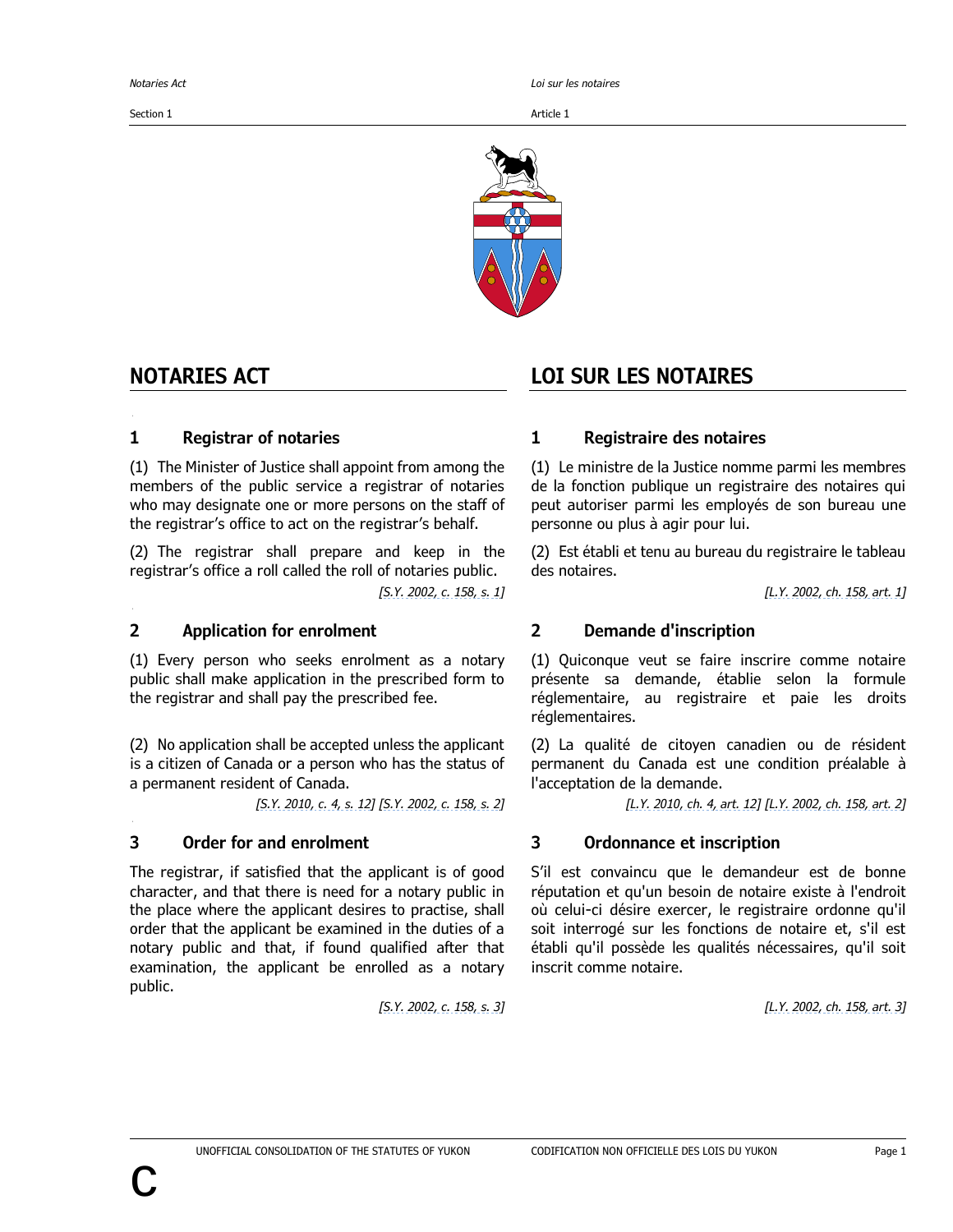### <span id="page-5-0"></span>**4 Power of registrar to provide for examinations**

The registrar shall from time to time appoint a person or persons to conduct the examination of applicants, and shall prescribe the subjects in which they shall be examined, and shall set the fees to be paid to the examiners by the applicants, and, generally, may make rules in respect of examinations.

# <span id="page-5-1"></span>**5 Enrolment after examination 5 Inscription après l'examen**

On the applicant filing proof in the prescribed form with the registrar that they have passed the examination, and taken the oath of office in the prescribed form before a judge of the Supreme Court or the Territorial Court or a justice, the registrar shall enroll the applicant as a notary public and shall record on the roll a memorandum of the area in which the notary public is authorized to practise.

Every person enrolled pursuant to section 5 may hold office for a period not exceeding five years but their enrolment may be renewed on application to the registrar and payment of the prescribed fee.

### <span id="page-5-3"></span>**7 Strike-off and suspension 7 Radiation et suspension**

The Supreme Court has full power and authority on application by the registrar or any person aggrieved, in a summary manner, to inquire into the professional conduct or any alleged incompetence, negligence, or fraud of a notary public, and may, for cause shown order that a notary public be struck off the roll of notaries public, or be suspended from practising for a period named in the order or make any order that is just.

### <span id="page-5-4"></span>**4 Pouvoir du registraire de pourvoir aux examens**

Le registraire nomme un ou plusieurs examinateurs; il détermine les matières de l'examen, fixe les droits que les candidats doivent payer aux examinateurs et peut, de façon générale, établir des règles applicables aux examens.

*[S.Y. [2002,](https://laws.yukon.ca/cms/images/LEGISLATION/AMENDING/2002/2002-0158/2002-0158.pdf) c. 158, s. 4] [L.Y. [2002,](https://laws.yukon.ca/cms/images/LEGISLATION/AMENDING/2002/2002-0158/2002-0158.pdf) ch. 158, art. 4]*

<span id="page-5-5"></span>Dès que le demandeur dépose en la forme réglementaire auprès du registraire la preuve qu'il a réussi l'examen et qu'il a prêté devant un juge de la Cour suprême ou de la Cour territoriale le serment professionnel selon la formule réglementaire, le registraire l'inscrit comme notaire et consigne au tableau une note indiquant l'endroit où il est autorisé à exercer.

*[S.Y. [2002,](https://laws.yukon.ca/cms/images/LEGISLATION/AMENDING/2002/2002-0158/2002-0158.pdf) c. 158, s. 5] [L.Y. [2002,](https://laws.yukon.ca/cms/images/LEGISLATION/AMENDING/2002/2002-0158/2002-0158.pdf) ch. 158, art. 5]*

# <span id="page-5-2"></span>**6 Terms of office 6 Durée du mandat**

<span id="page-5-6"></span>Quiconque est inscrit conformément à l'article 5 peut exercer ses fonctions pour un mandat maximal de cinq ans, lequel est renouvelable sur demande présentée au registraire et sur paiement des droits réglementaires.

*[S.Y. [2002,](https://laws.yukon.ca/cms/images/LEGISLATION/AMENDING/2002/2002-0158/2002-0158.pdf) c. 158, s. 6] [L.Y. [2002,](https://laws.yukon.ca/cms/images/LEGISLATION/AMENDING/2002/2002-0158/2002-0158.pdf) ch. 158, art. 6]*

<span id="page-5-7"></span>Sur demande présentée par le registraire ou par toute personne lésée, la Cour suprême a toute compétence pour enquêter sommairement sur la conduite professionnelle ou sur toute allégation d'incompétence, de négligence ou de fraude de la part d'un notaire et peut, des motifs valables étant fournis, ordonner la radiation d'un notaire du tableau des notaires ou sa suspension pour la période fixée par l'ordonnance, ou rendre l'ordonnance qu'elle estime indiquée.

*[S.Y. [2002,](https://laws.yukon.ca/cms/images/LEGISLATION/AMENDING/2002/2002-0158/2002-0158.pdf) c. 158, s. 7] [L.Y. [2002,](https://laws.yukon.ca/cms/images/LEGISLATION/AMENDING/2002/2002-0158/2002-0158.pdf) ch. 158, art. 7]*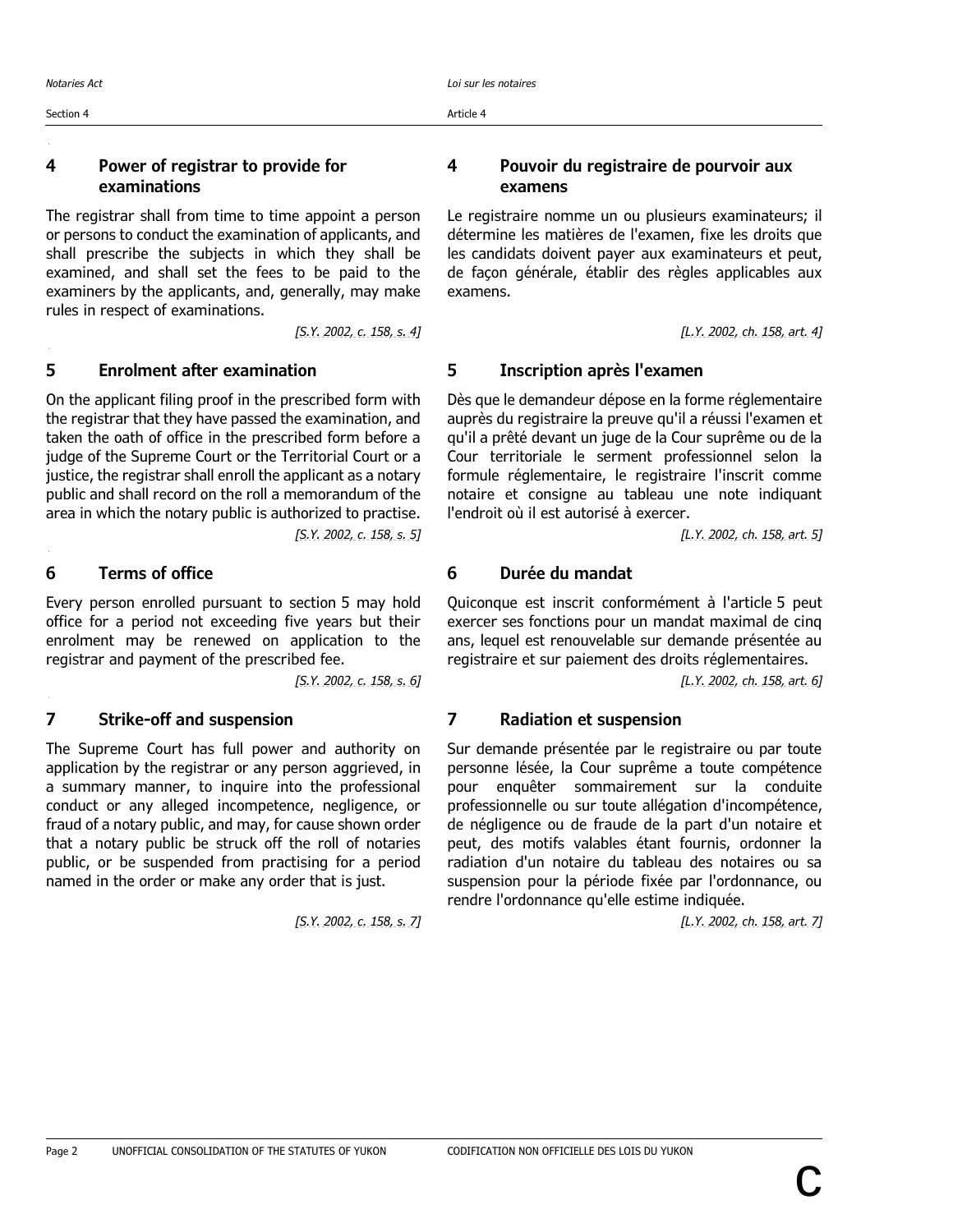<span id="page-6-0"></span>**8 Offence and penalt y (Infraction et peine)**

<span id="page-6-2"></span>**10 Application of preceding sections (Applicat ion des articles précédents)**

<span id="page-6-3"></span>**11 Right to us e title and exercise power of notary public (Utilisation du t itre de notaire et exercice des attributions)**

Section 8 Article 8

# **8 Offence and penalty 8 Infraction et peine**

Any person who acts as a notary public or holds themselves out as qualified to act as a notary public without being qualified and authorized to do so in accordance with the provisions of this Act or in any way contrary to any limitation or condition to which their enrolment or commission is subject, commits an offence, and is liable, on summary conviction, to a fine not exceeding \$500 or one year's imprisonment or to both fine and imprisonment.

No act done by a notary public shall be deemed invalid or ineffectual only because of the fact that it is done contrary to any limitation or condition to which their enrolment or commission is subject and nothing in this Act relieves any person acting as a notary public from liability for any loss, damages, or costs caused to or incurred by any other person because of any act done while so acting.

The preceding sections of this Act, except subsections 2(1) and (2), do not apply to lawyers.

### **11 Right to use title and exercise power of notary public**

(1) Every lawyer enrolled under the *Legal Profession Act, 2017* and every notary public qualified under this Act has and may use while so enrolled or qualified the style and title of "notary public in and for the Yukon" and, except as in this Act provided, has and may exercise while so enrolled or qualified the right and power to

- 
- (b) attest or protest all commercial instruments brought before them for attestation or public protestation;

<span id="page-6-4"></span>Commet une infraction et est passible, sur déclaration de culpabilité par procédure sommaire, d'une amende maximale de 500 \$ et d'un emprisonnement de un an, ou de l'une de ces peines, quiconque agit comme notaire ou prétend être habilité à agir à ce titre sans posséder les qualités nécessaires ni être autorisé à le faire d'une manière conforme à la présente loi ou agit à tous égards à l'encontre de toute restriction ou condition à laquelle son inscription ou sa commission est assujettie.

*[S.Y. [2002,](https://laws.yukon.ca/cms/images/LEGISLATION/AMENDING/2002/2002-0158/2002-0158.pdf) c. 158, s. 8] [L.Y. [2002,](https://laws.yukon.ca/cms/images/LEGISLATION/AMENDING/2002/2002-0158/2002-0158.pdf) ch. 158, art. 8]*

# <span id="page-6-1"></span>**9 Validity of certain acts 9 Présomption de validité**

<span id="page-6-5"></span>Les actes accomplis par un notaire ne peuvent être réputés nuls ou sans effet du seul fait qu'ils sont accomplis à l'encontre d'une restriction ou d'une condition à laquelle son inscription ou sa commission est assujettie; la présente loi n'a pas pour effet de soustraire à sa responsabilité toute personne agissant comme notaire pour les pertes, les dommages ou les frais occasionnés à autrui du fait des actes accomplis en cette qualité.

*[S.Y. [2002,](https://laws.yukon.ca/cms/images/LEGISLATION/AMENDING/2002/2002-0158/2002-0158.pdf) c. 158, s. 9] [L.Y. [2002,](https://laws.yukon.ca/cms/images/LEGISLATION/AMENDING/2002/2002-0159/2002-0159.pdf) ch. 159, art. 9]*

# **10 Application of preceding sections 10 Application des articles précédents**

<span id="page-6-6"></span>Les articles précédents de la présente loi, à l'exception des paragraphes 2(1) et (2), ne s'appliquent pas aux avocats.

*[S.Y. [2002,](https://laws.yukon.ca/cms/images/LEGISLATION/AMENDING/2002/2002-0158/2002-0158.pdf) c. 158, s. 10] [L.Y. [2002,](https://laws.yukon.ca/cms/images/LEGISLATION/AMENDING/2002/2002-0158/2002-0158.pdf) ch. 158, art. 10]*

### <span id="page-6-7"></span>**11 Utilisation du titre de notaire et exercice des attributions**

(1) Les avocats inscrits sous le régime de la *Loi de 2017 sur la profession d'avocat* et les notaires habilités en vertu de la présente loi ont le droit, tant que dure l'inscription ou l'habilitation, d'être appelés « notaire dans et pour le Yukon » et, sauf disposition contraire de la présente loi, peuvent exercer les attributions suivantes :

- (a) give notarial certificates of their acts; a) délivrer des attestations notariales de leurs actes;
	- b) donner attestation ou protêt de tous les effets de commerce qui leur sont soumis à cette fin;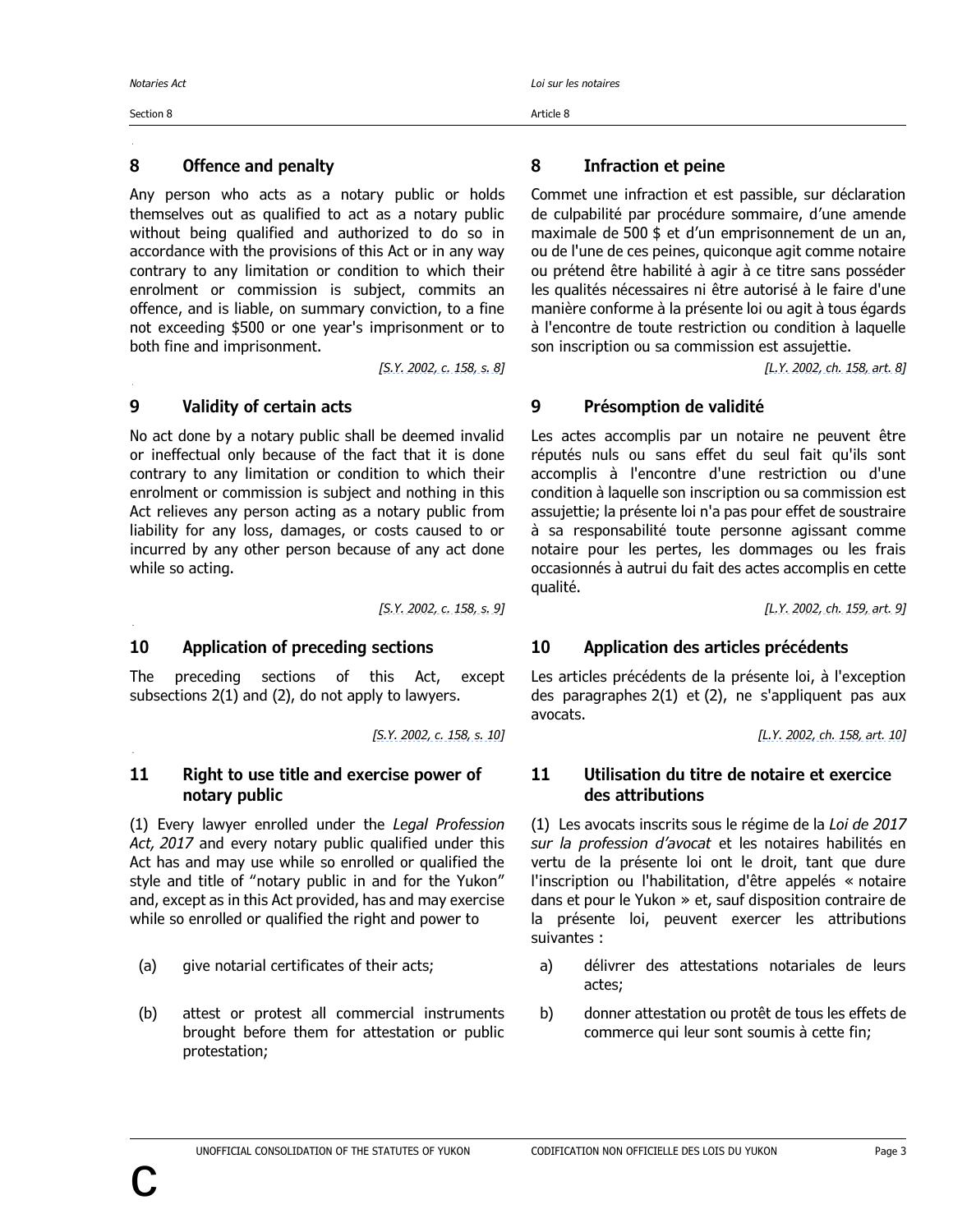- (c) administer oaths, affidavits, affirmations or statutory declarations that may or are required to be administered, sworn, affirmed, or made by the law of the Yukon, or of any province, or of Canada, or of any country other than Canada; and
- (d) perform any duties authorized or prescribed by any Act.

(2) No lawyer who is disbarred, disqualified or suspended from practice under any of the provisions of the *Legal Profession Act* or *Legal Profession Act, 2017* shall, so long as the disbarment, disqualification or suspension continues, act as or use the style and title of a notary public, or have or exercise any of the powers, rights, duties, privileges, or fees referred to above.

(3) A notary public is entitled to receive the fees pertaining to the office of notary public prescribed by the Commissioner in Executive Council.

> *[S.Y. 2022, c.5, s.18] [S.Y. 2017, c.12, s.181] [S.Y. [2002,](https://laws.yukon.ca/cms/images/LEGISLATION/AMENDING/2002/2002-0158/2002-0158.pdf) c. 158, s. 11]*

<span id="page-7-0"></span>**11.1 Duty t o print or stamp name (Obligation d'inscrire ou d'estampiller le nom)**

(1) If, in the exercise of any power under section 11, a notary public is required to sign an instrument, they must, below or adjacent to that signature, legibly print or stamp

- 
- (b) if not a lawyer enrolled under the *Legal Profession Act, 2017*, the expiry date of their term of enrolment.

(2) The Commissioner in Executive Council may exempt the members of a class of notaries public from the application of subsection (1).

- c) recevoir les serments, affidavits, affirmations ou déclarations solennelles qu'ils peuvent ou doivent recevoir conformément aux lois du Yukon ou d'une province, ou à celles du Canada ou d'un autre pays;
- d) accomplir les fonctions autorisées ou prévues par toute autre loi.

(2) Les avocats qui sont radiés, inhabiles ou suspendus en application de la *Loi sur la profession d'avocat* ou de la *Loi de 2017 sur la profession d'avocat* ne peuvent, tant que dure cette mesure, se faire appeler notaire, ni exercer les pouvoirs, droits, attributions ou privilèges susmentionnés, ni recevoir des honoraires en échange de l'exercice de ces attributions.

(3) Les notaires ont le droit de recevoir les honoraires fixés par le commissaire en conseil exécutif pour l'exercice de leur charge.

> *[L.Y. 2022, ch.5, art.18] [L.Y. 2017, ch.12, art.181] [L.Y. [2002,](https://laws.yukon.ca/cms/images/LEGISLATION/AMENDING/2002/2002-0158/2002-0158.pdf) ch. 158, art. 11]*

### **11.1 Duty to print or stamp name 11.1 Obligation d'inscrire ou d'estampiller le nom**

<span id="page-7-1"></span>(1) Lorsque, dans le cadre de l'exercice de ses attributions en application de l'article 11, un notaire est tenu de signer un instrument, il doit, sous sa signature ou à un endroit adjacent à celle-ci, inscrire en lettres moulées ou estampiller de façon lisible :

- (a) their first and last name; and a metal a) son prénom et son nom de famille;
	- b) s'il n'est pas un avocat inscrit en vertu de la *Loi de 2017 sur la profession d'avocat*, la date d'expiration de son inscription.

(2) Le commissaire en conseil exécutif peut dispenser les membres d'une catégorie de notaires de l'application du paragraphe (1).

[S.Y. 2022, c.5, s.18] [S.Y. [2013,](https://laws.yukon.ca/cms/images/LEGISLATION/AMENDING/2013/2013-0015/2013-0015.pdf) c. 15, s. 13] [S.Y. 2022, ch.5, art.18] [L.Y. 2013, ch. 15, art. 13]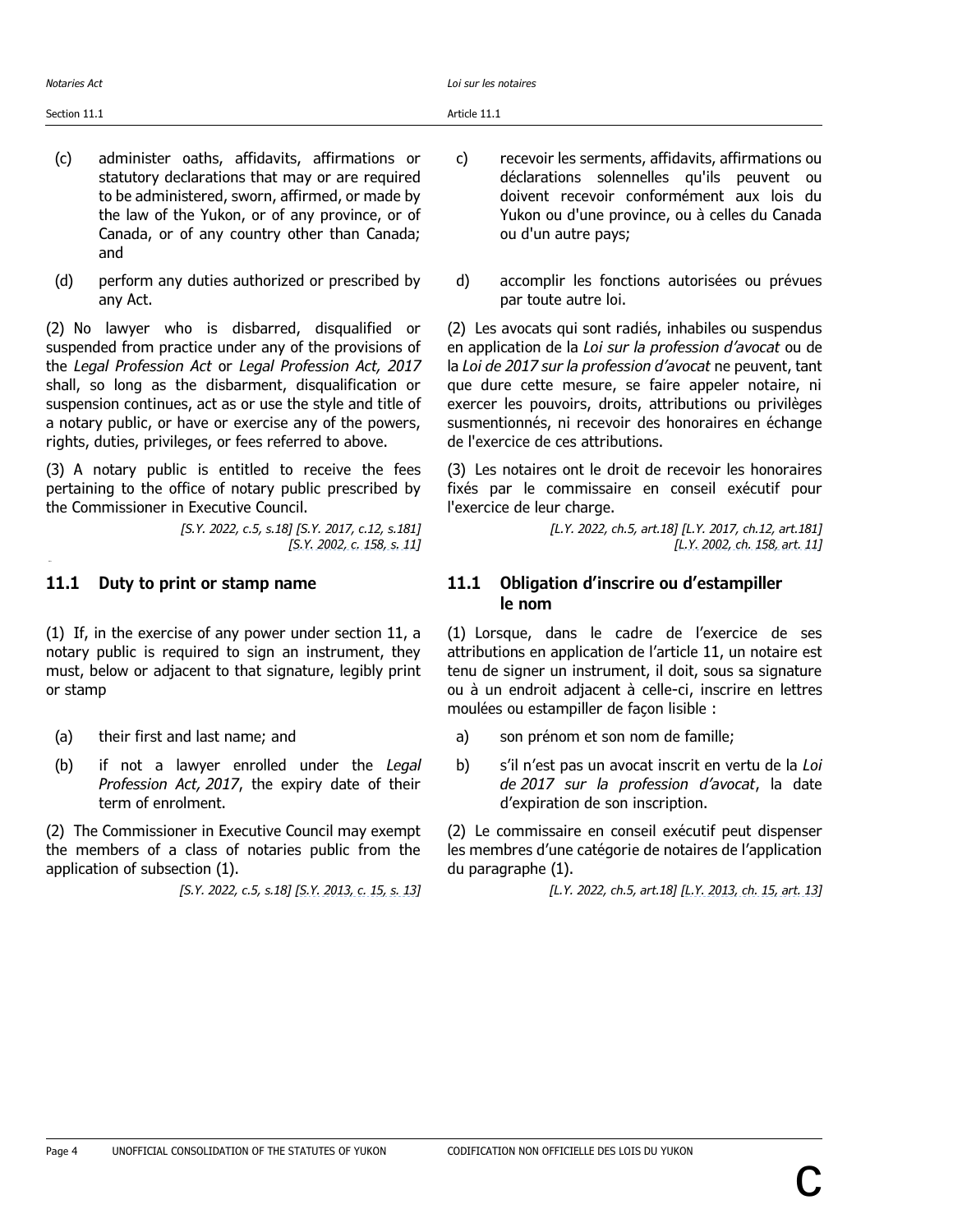### Section 12 Article 12

<span id="page-8-0"></span>**12 Commission (Commission)**

The registrar shall on request, and on payment of the prescribed fee, issue to every person empowered to act as a notary public under this Act, a commission in the prescribed form, and shall at any time, on request of any person so commissioned who has not been struck off the roll and is not suspended from practising, and on payment of the prescribed fee, give to that person a certificate stating that they are duly commissioned or entitled to act as a notary public under this Act.

### **13 Appeal 13 Appel**

<span id="page-8-1"></span>**13 Appeal (Appel)**

<span id="page-8-2"></span>**14 Rules (Règles)**

An appeal lies to the Court of Appeal from any order or decision of the Supreme Court under this Act.

*[S.Y. [2002,](https://laws.yukon.ca/cms/images/LEGISLATION/AMENDING/2002/2002-0158/2002-0158.pdf) c. 158, s. 13]*

The registrar may make rules not inconsistent with this Act and establish forms and set fees for all proceedings under this Act not fully provided for herein, and may alter, add to, amend, or repeal those rules, forms, and fees as and when it may seem necessary or desirable.

### <span id="page-8-3"></span>**15 Government employees 15 Fonctionnaires**

The Commissioner in Executive Council, if satisfied that the appointment of a notary public under this section is necessary in the public interest, may, by a commission, appoint any employee of the Government of the Yukon or the Government of Canada to be a notary public; and an appointment so made may be during pleasure or for any period the Commissioner in Executive Council may think fit, and the Commissioner in Executive Council may define and limit the area in which a person appointed under this section may practise as a notary public.

# **12 Commission 12 Commission**

<span id="page-8-4"></span>Sur demande et sur paiement des droits réglementaires, le registraire délivre à quiconque est habilité à agir comme notaire en vertu de la présente loi une commission établie selon la formule réglementaire et confirmée sur demande de cette personne, dès lors qu'elle n'a pas été rayée du tableau ni suspendue de l'exercice, et, sur paiement des droits réglementaires, et lui remet un certificat attestant qu'elle est dûment titulaire d'une commission ou qu'elle est autorisée à agir comme notaire en vertu de la présente loi.

*[S.Y. [2002,](https://laws.yukon.ca/cms/images/LEGISLATION/AMENDING/2002/2002-0158/2002-0158.pdf) c. 158, s. 12] [L.Y. [2002,](https://laws.yukon.ca/cms/images/LEGISLATION/AMENDING/2002/2002-0158/2002-0158.pdf) ch. 158, art. 12]*

<span id="page-8-5"></span>Les ordonnances et les décisions que rend la Cour suprême en vertu de la présente loi sont susceptibles d'appel à la Cour d'appel. L.y. 2002, ch. 158, art. 13

### **14 Rules 14 Règles**

<span id="page-8-6"></span>Le registraire peut établir des règles non incompatibles avec la présente loi ainsi qu'établir les formules et fixer les droits afférents à tout acte de procédure accompli sous son régime, mais qu'elle ne prévoit pas expressément; il peut, en outre, les changer, en ajouter, les modifier, ou les abroger, s'il l'estime nécessaire ou opportun.

*[S.Y. [2002,](https://laws.yukon.ca/cms/images/LEGISLATION/AMENDING/2002/2002-0158/2002-0158.pdf) c. 158, s. 14] [L.Y. [2002,](https://laws.yukon.ca/cms/images/LEGISLATION/AMENDING/2002/2002-0158/2002-0158.pdf) ch. 158, art. 14]*

<span id="page-8-7"></span>S'il est convaincu que l'intérêt public commande qu'un notaire soit nommé en vertu du présent article, le commissaire en conseil exécutif peut, par commission, nommer notaire tout fonctionnaire du gouvernement du Yukon ou du gouvernement du Canada; la nomination est faite à titre amovible ou pour le mandat que le commissaire en conseil exécutif estime approprié, celuici pouvant en outre délimiter le territoire d'exercice de la personne ainsi nommée.

*[S.Y. [2002,](https://laws.yukon.ca/cms/images/LEGISLATION/AMENDING/2002/2002-0158/2002-0158.pdf) c. 158, s. 15] [L.Y. [2002,](https://laws.yukon.ca/cms/images/LEGISLATION/AMENDING/2002/2002-0158/2002-0158.pdf) ch. 158, art. 15]*